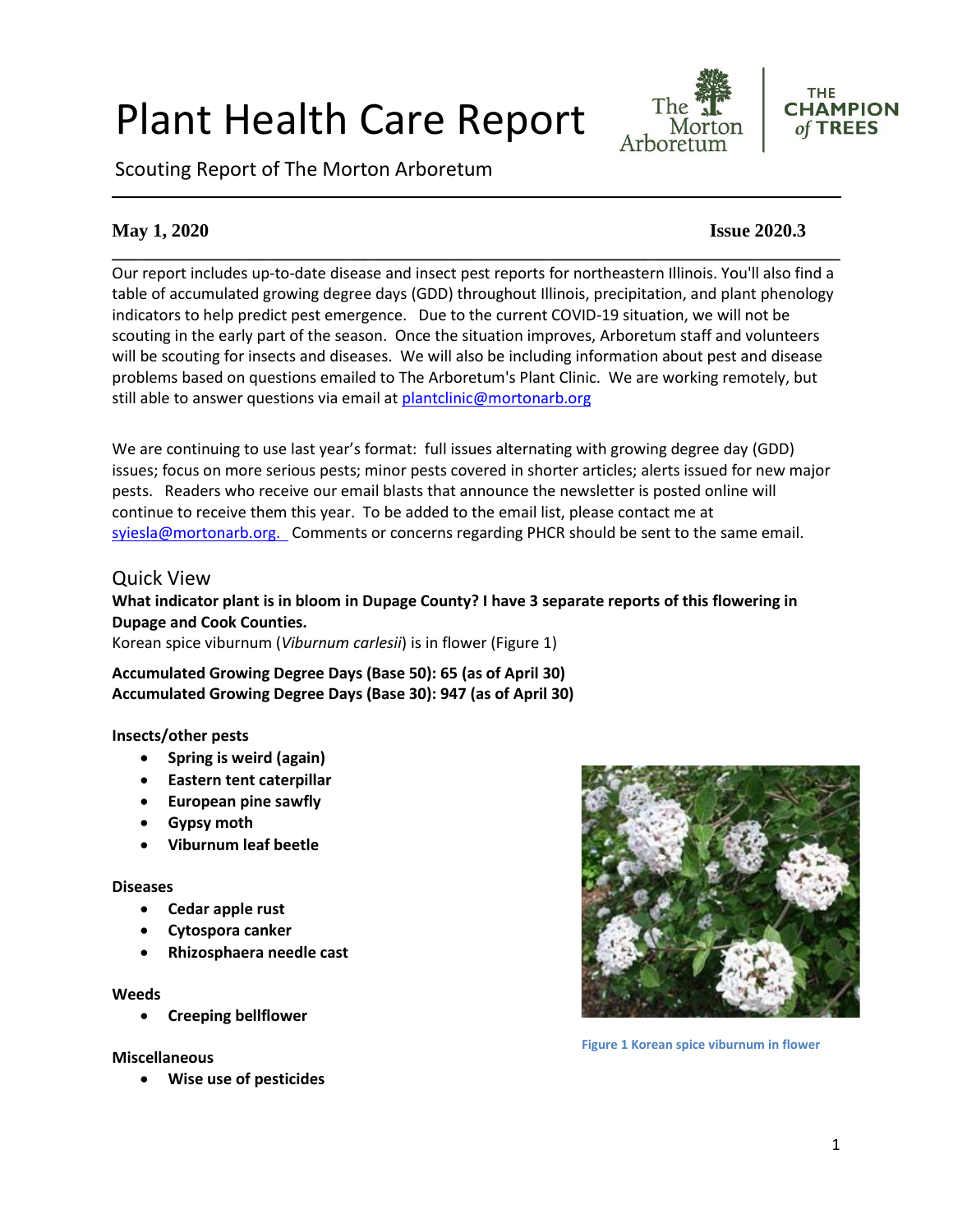### **Adapting to the situation**

The Arboretum grounds have been closed to the public for a while and staff have been working remotely from home for an even longer time. So, you may be asking, how can they still write this newsletter? There are actually a lot of resources on which I can draw. Plant Clinic is still answering questions via email and many of these questions are accompanied by pictures that verify for us what problems are occurring out in the region. Also, the scouts that are usually out on the grounds are now looking around their own neighborhoods and reporting what they see there. Casual observations from staff members have inadvertently provided me with information. A little drive around the area has yielded information about indicator plants in flower as well as problems. Also, it doesn't hurt that as a long-time horticulturist, I have a feel for what problems come when and which things can be discussed every year. All in all, it gives me enough to put together a newsletter that I hope you find useful. Thanks for reading.

# Degree Days and Weather Information

We are once again offering Lisle readings right above the Arboretum readings. The spread between these two sites shows that temperatures can vary over a short distance, which means growing degree days can be quite variable as well.

As of April 30, we have 65 base-50 growing degree days (GDD). The historical average (1937-2019) for this date is 48 GDD<sub>50</sub>. Since January 1, we have had 11.51 inches of precipitation. Historical average (1937-2019) for precipitation Jan-April is 10.3 inches.

| Location                    | $B_{50}$ Growing Degree Days Precipitation (in)<br>Through April 30, 2020 | April 24-30, 2020 |
|-----------------------------|---------------------------------------------------------------------------|-------------------|
| Carbondale, IL <sup>*</sup> | 279                                                                       |                   |
| Champaign, IL*              | 136                                                                       |                   |
| Glencoe*                    |                                                                           |                   |
| Chicago Botanic Garden**    | 58                                                                        | 1.95"             |
| Chicago O'Hare*             | 76                                                                        |                   |
| Kankakee, IL*               | 94                                                                        |                   |
| Lisle, $IL^*$               | 83                                                                        |                   |
| The Morton Arboretum        | 65                                                                        | 3.07"             |
| Quincy, $IL^*$              | 185                                                                       |                   |
| Rockford, IL*               | 58                                                                        |                   |
| Springfield, IL*            | 171                                                                       |                   |
| Waukegan, $IL* (60087)$     | 29                                                                        |                   |
| Waukegan, $IL^*(60085)$     | 40                                                                        |                   |

\*\*Thank you to Chris Henning, Chicago Botanic Garden, for supplying us with this information.

\*We obtain most of our degree day information from the GDD Tracker from Michigan State University web site. For additional locations and daily degree days, go t[o http://www.gddtracker.net/](http://www.gddtracker.net/)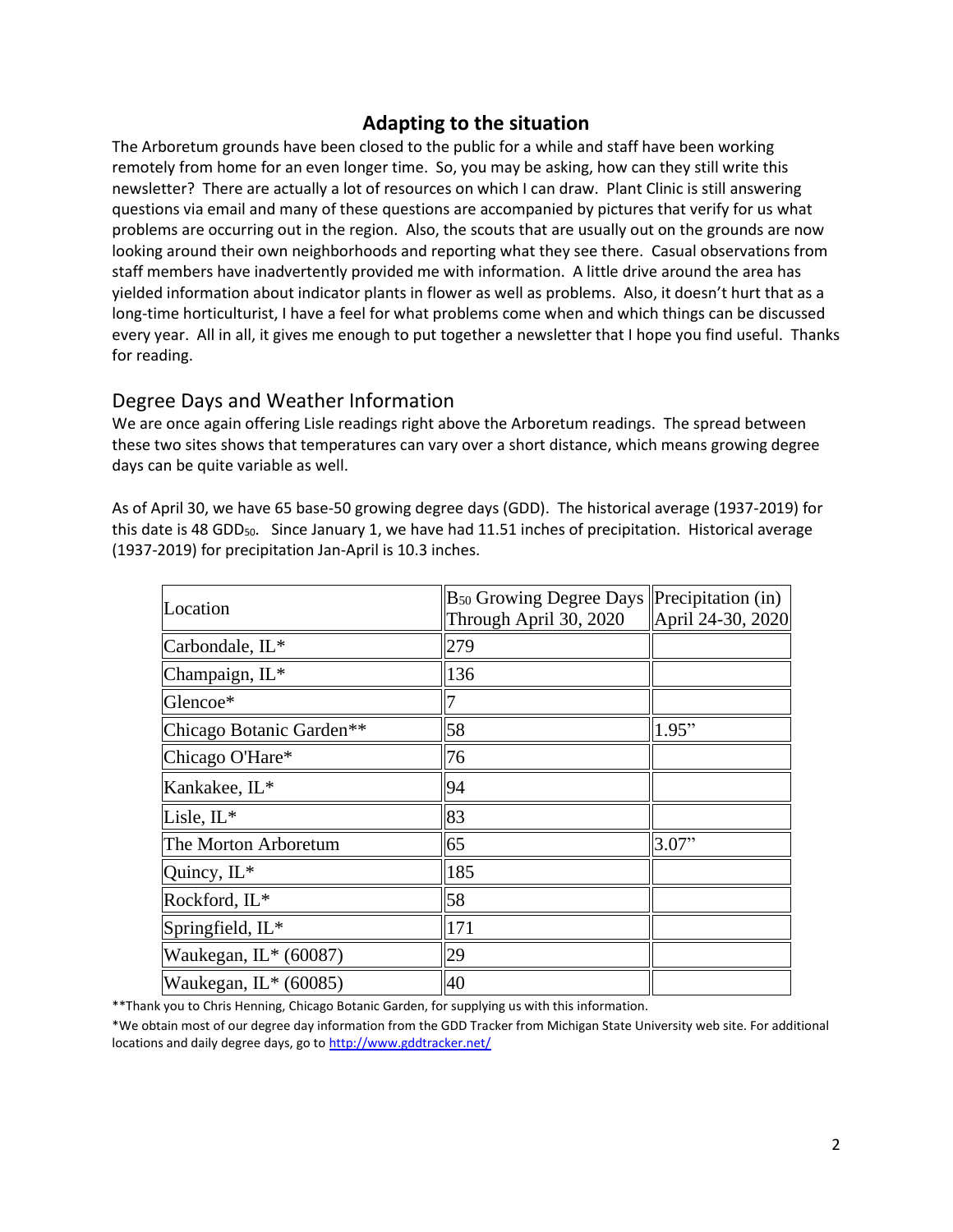# **How serious is it?**

This year, articles will continue to be marked to indicate the severity of the problem. Problems that can definitely compromise the health of the plant will be marked "serious".Problems that have the potential to be serious and which may warrant chemical control measures will be marked "potentially serious". Problems that are seldom serious enough for pesticide treatment will be marked "minor". Articles that discuss a problem that is seen now, but would be treated with a pesticide at a later date, will be marked "treat later". Since we will cover weeds from time to time, we'll make some categories for them as well. "Aggressive" will be used for weeds that spread quickly and become a problem and "dangerous" for weeds that might pose a risk to humans.

# **Pest Updates: Insects**

#### **Spring is weird (again)**

This spring has been another weird one. The weather has been all over the place; measurable snow a couple of times (after we had a day or two near 80 degrees!!): high temperatures ranging from 40 to 79, and those temperatures not gradually rising, but interspersed, with a few warm days in between a few cold ones. The warmth and the growing degree days have been creeping along. That can change pretty quickly. The forecast for the next 10 days is for more consistent temps, and the growing degree days could begin to add up very quickly. In anticipation of that happening, the next three articles are about some of the common pests we see when we get to 100 growing degree days. By the time the next full issue comes out, the whole Chicago region could be at 100 GDD.

# **Eastern tent caterpillar (minor to potentially serious, depending on population)**

Eastern tent caterpillar (*Malacosoma americanum*) has not been spotted yet, but it is a pest that often starts to show up at GDD 100-200. When they start to emerge, look for small tents beginning to form. The larvae gather at a fork in a tree and build a web or "tent" (fig. 2), but at this point you may need to look carefully to spot it. The caterpillars will ultimately grow to two inches long and are hairy with white stripes down their backs and blue spots between longitudinal yellow lines (fig. 3) (these markings will not be as distinct on



**Figure 2 Tent of Eastern tent caterpillar**

the young caterpillars). They leave the web to feed during the day, but return at night. Severe defoliation only occurs when populations are high.

Eastern tent caterpillars prefer trees in the rose family, such as wild black cherry, apple and crabapple, plum, and peach, but occasionally will feed on ash, birch, willow, maple, oak, and poplar.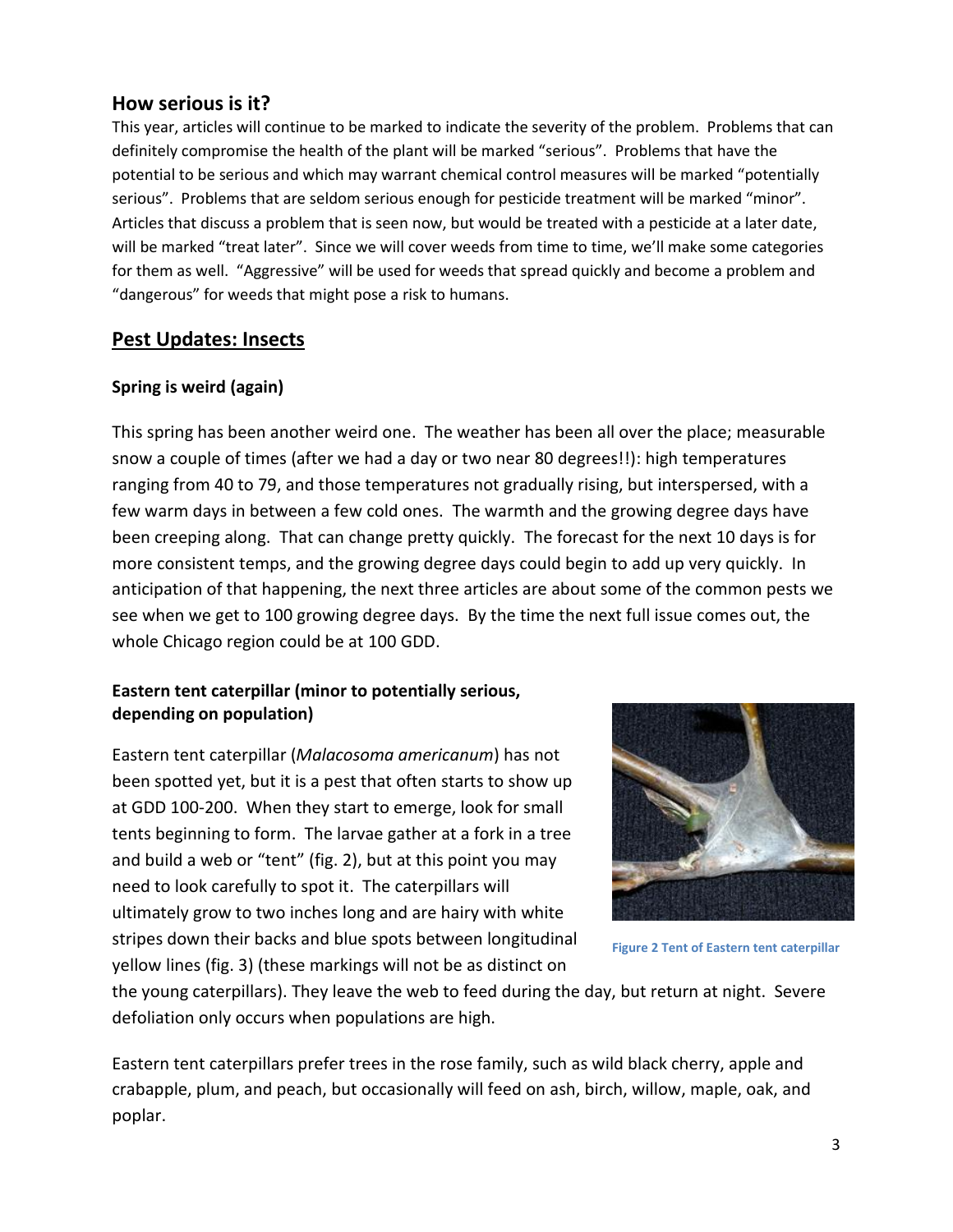**Management:** The safest way to control the caterpillar is pruning out the webs. This should be done on cloudy or rainy days or at night when the caterpillars are in the nest and not out feeding.

#### Good website:

[http://www.mortonarb.org/trees-plants/tree-and-plant](http://www.mortonarb.org/trees-plants/tree-and-plant-advice/help-pests/tent-or-web-making-caterpillars)[advice/help-pests/tent-or-web-making-caterpillars](http://www.mortonarb.org/trees-plants/tree-and-plant-advice/help-pests/tent-or-web-making-caterpillars)



**Figure 3 Eastern tent caterpillar**

### **European pine sawfly (minor to potentially serious, depending on population)**

Another pest to expect around GDD 100-200 is the European pine sawfly (*Neodiprion sertifer*). When the larvae come out, they will be very small at first. Look at the ends of branches, as the eggs were laid in last year's needles. If you can't find any larvae, check the needles for unopened eggs. This insect can cause heavy defoliation on red, Scots, mugo, Japanese red, and jack pines. European pine sawflies are interesting to watch. Groups of sawfly larvae rear up their heads simultaneously when disturbed, making the group appear to be one much larger organism. This is a great defense mechanism. When fully grown, the sawflies will be about  $\frac{3}{4}$  - 1 inch long and will have several light and dark green stripes on each side of their bodies (fig. 4). Their heads and the three pairs of legs are black. Their mouths are so small after hatching that they can



**Figure 4 European pine sawfly larvae**

only eat one side of each needle, and therefore the chewed-on needles look like straw. Eventually as the insects mature, they are able to eat entire needles. The larvae feed for weeks on old conifer needles but are finished feeding before current year's needles emerge. They then drop down into the ground to pupate, emerging in September as adults to mate and lay eggs in the current year's needles.

 **Management:** Birds feed on the larvae, and rodents eat the pupae in the soil, but these predators are usually inadequate to control the larvae. Larvae can be removed by hand or washed off with a strong stream of water from the garden hose. They have no hooks on their feet like caterpillars do, so they can't hang on very well. Since European pine sawfly larvae are not caterpillars, *Bacillus thuringiensis* var. *kurstaki* (*Btk*) does not control them.

#### Good website:

<http://www.mortonarb.org/trees-plants/tree-and-plant-advice/help-pests/pine-sawflies>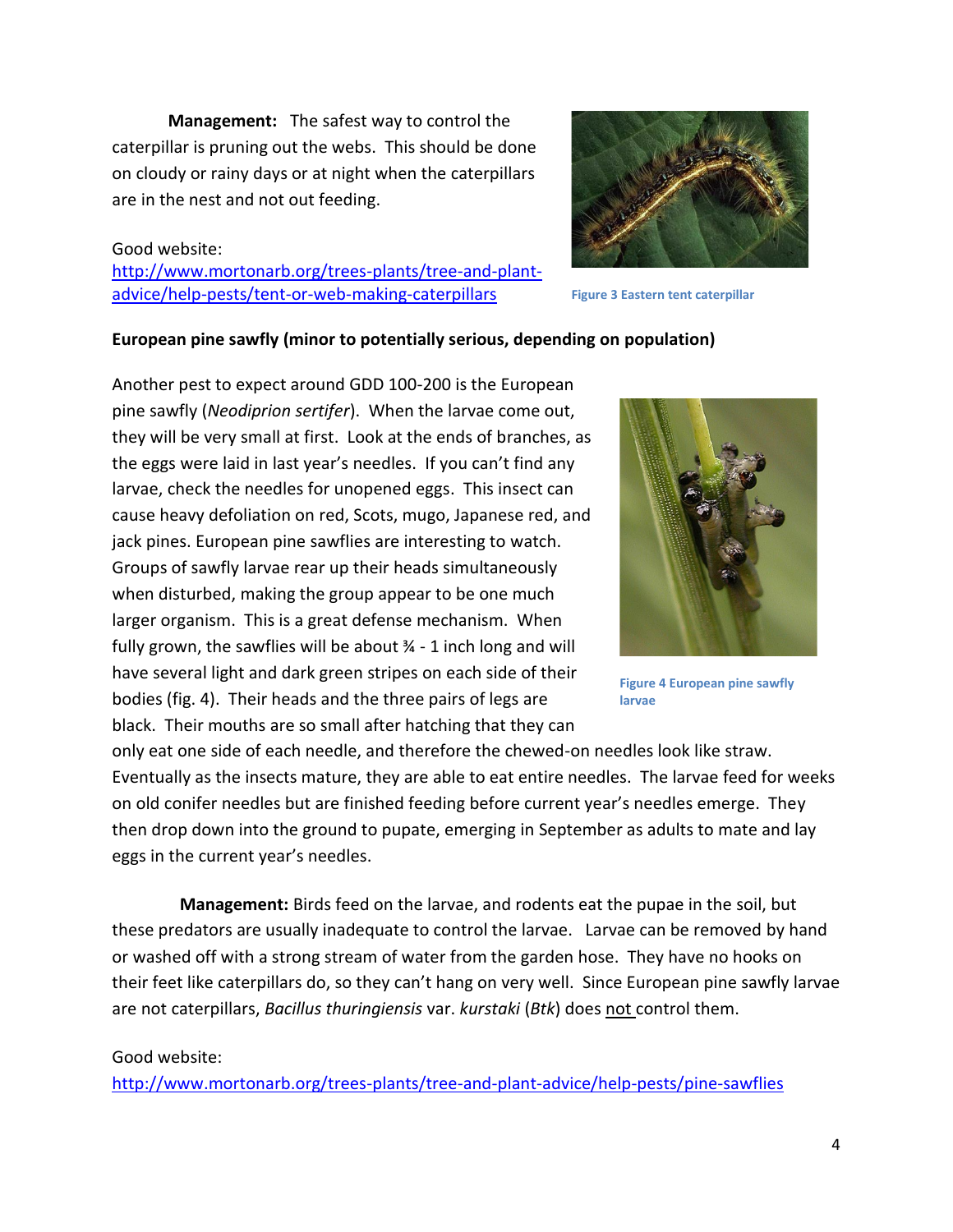# Good websites:

### <http://www.mortonarb.org/trees-plants/tree-and-plant-advice/help-pests/gypsy-moth>

### **Viburnum leaf beetle (update)**

We don't have reports to indicate that the beetle larvae are active at this time. Last year, however, we did find larvae emerging between 100 and 150 GDD, base 50. Be checking viburnums now. We often see the larvae feeding on leaves that are only half open.

birch, linden, willow, and hawthorn. Although deciduous trees that are defoliated can put out a new set of leaves, the trees use a lot of resources to do so. Trees that suffer a lot of defoliation (greater than 50%) several years in a row may die. Severe defoliation also makes trees more susceptible to other problems. Needle-bearing conifers, including spruces and pines, cannot refoliate and therefore may die after one season of attack.

bumps (fig. 6). Their favorite trees are oak, crabapple,

Once active, the caterpillars will be actively feeding for a few weeks. They pupate around the end of June, generally emerging as adults in mid-July through mid-August. The adults will mate and lay eggs, then die.

Gypsy moth (*Lymantria dispar*) caterpillars are serious defoliators that feed on over 450 species of trees and

shrubs. This is another pest that comes out at GDD 100-200. We have not found them yet this year, but it is wise to be scouting and catch them early as Gypsy moth populations have been rising in the last couple of years. Note that very early instar caterpillars (fig. 5) will not look the same as older caterpillars. As the caterpillars mature, they will develop 5 pairs of blue bumps, followed by 6 pairs of red

**Management:** *Bacillus thuringiensis* var. *kurstaki* (*Btk*) can control young larvae but is not as effective against mature larvae. Treat while larvae are still relatively small. The first three instars remain in the tops of trees, so detection may be difficult. Mature larvae (fourth instar and

later) feed at night and crawl down from tree tops to hide during the day in protected spots.







**Figure 6 Mature gypsy moth caterpillar**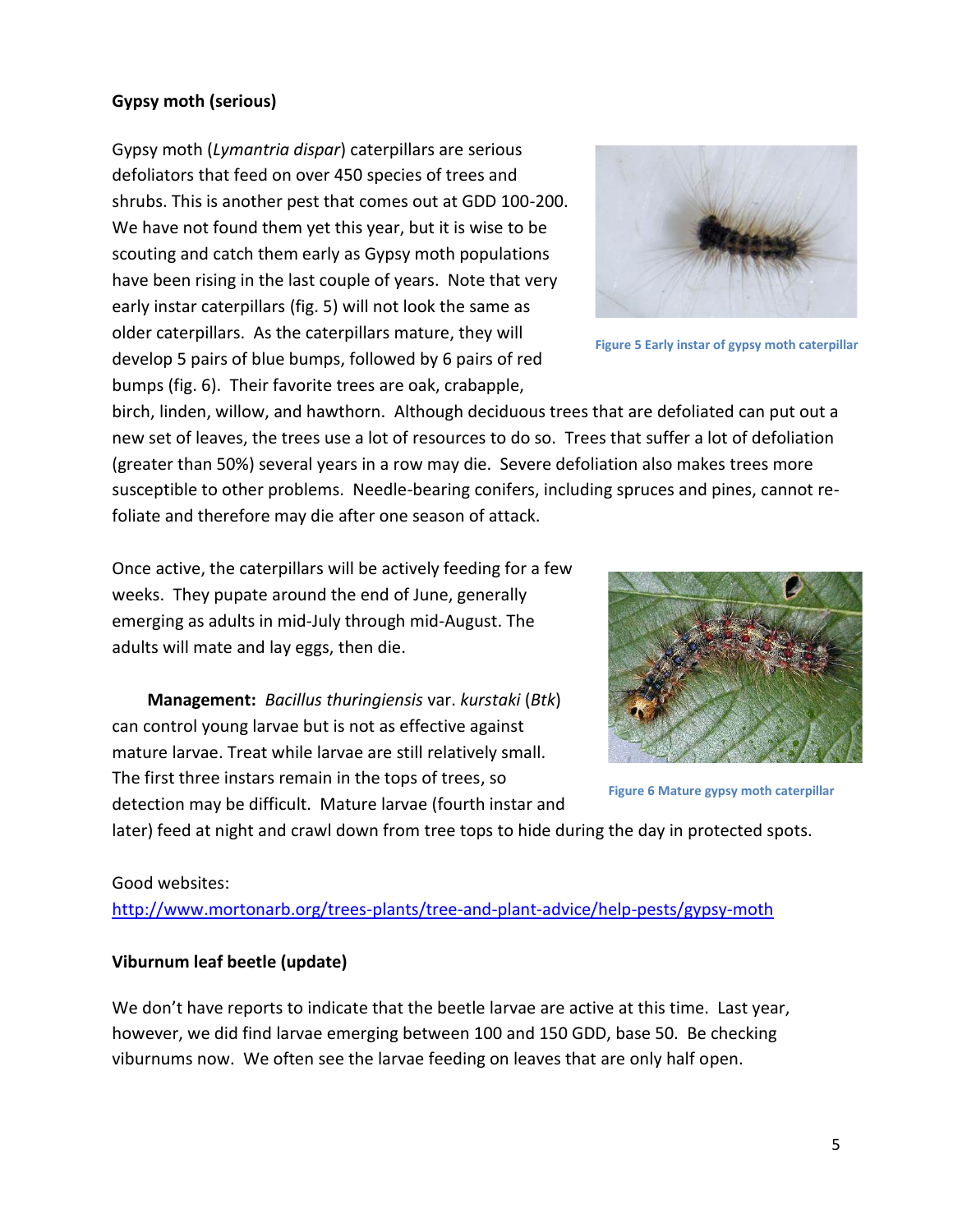# **Pest Updates: Diseases**

#### **Cedar rust (potentially serious, but not life-threatening)**

We have received photographic evidence in our Plant Clinic email this week to show that the cedar rust galls are producing their telial spore horns and producing spores. I went to my back window to check my neighbor's poor juniper. On Tuesday morning, I could not see any spore horns, but by Wednesday noon, I did not need the binoculars to confirm the horns are expanded. They are fully expanded due to the rain this week (fig. 7). All three cedar rusts (cedar-apple, cedarhawthorn and cedar quince) are active now. If you have not started protective sprays on the deciduous host, it is time to get going!



**Figure 7 Cedar rust gall with spore horns expanded**

#### *Cytospora* **canker (potentially serious)**

We continue to see a lot of dieback on spruces, as we have for the past several years. A common source of this dieback is *Cytospora* canker. This fungal disease is common on stressed spruces. *Cytospora* canker rarely affects trees that are younger than 15 to 20 years old. Because we have been having so much environmental stress (drought, flooding, etc.), this disease has become very prevalent in the landscape. The disease usually starts on the lower branches of the tree and progresses upwards. Needles turn brown and finally drop, leaving dry,

brittle twigs and branches. The fungus enters the tree through wounds and creates cankers within the bark. A thin coating of white resin is generally found on infected twigs and trunks (fig. 8).

**Management:** *Cytospora* canker is a stress-related disease, so, at minimum, trees should be kept mulched and watered well during dry periods. Remove infected branches promptly during dry weather to reduce the spread of the disease. It is imperative to disinfect pruning tools between cuts. Give spruces adequate space when planting as dense planting is another common predisposing stress factor. If it is necessary to remove trees, it would be wise to consider diversifying the planting, rather than replanting with a lot of spruces. Having a lot of the same plant in the landscape can magnify a disease problem. There is no effective chemical control.



**Figure 8 Sap flow from cytospora canker**

#### Good web site:

<http://www.mortonarb.org/trees-plants/tree-and-plant-advice/help-diseases/spruce-diseases>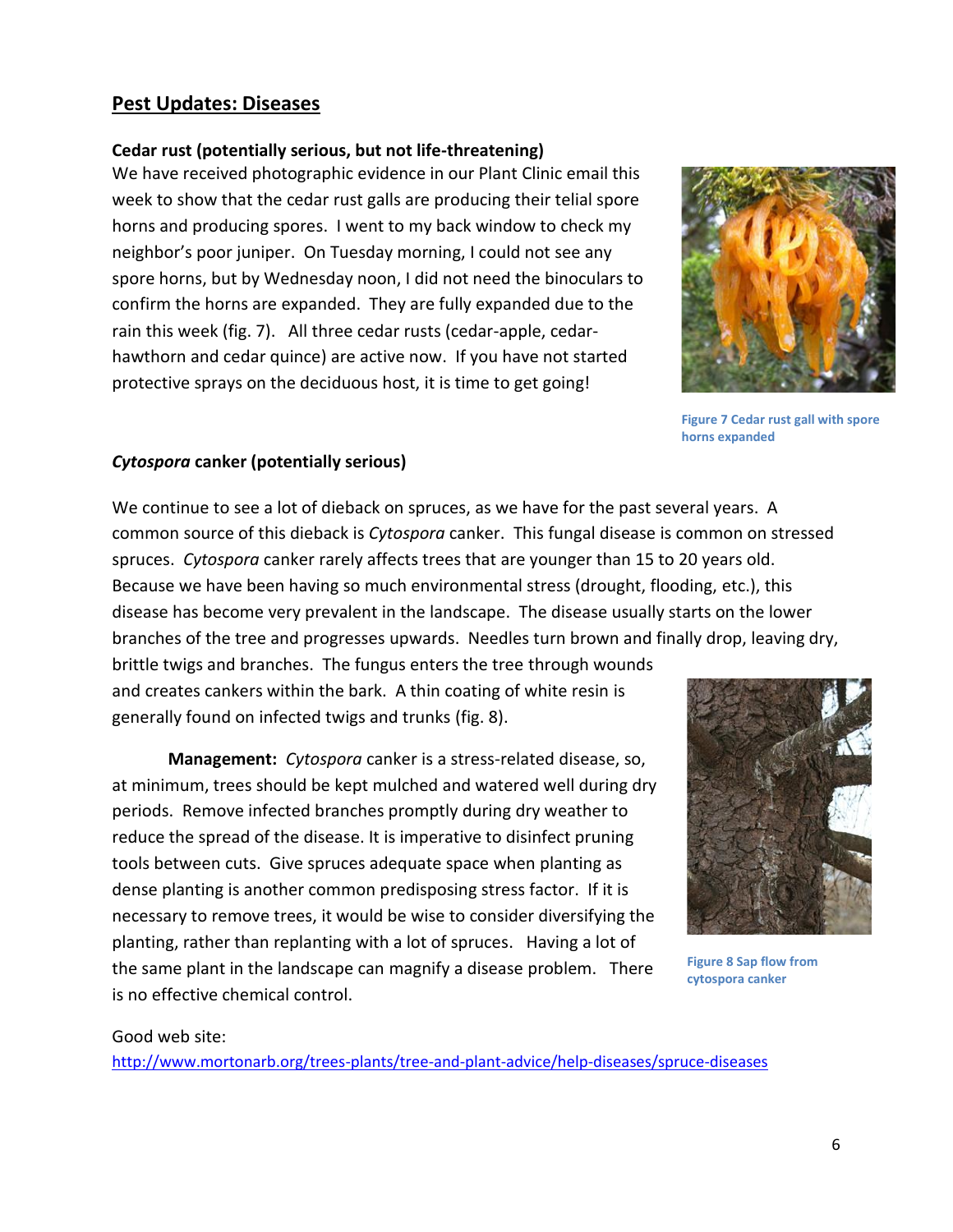#### *Rhizosphaera* **needle cast (serious)**

Another cause of dieback on spruces is *Rhizosphaera* needle cast. *Rhizosphaera* needle cast is a disease caused by the fungus *Rhizosphaera kalkhoffii.* This disease infects needles on the lower branches first and gradually progresses up the tree. Although needles become infected in May and June (**when new needles are emerging)**, symptoms do not usually appear until late fall or the following spring. Infected needles initially yellow, and small dot-like fruiting bodies can be seen (with a hand lens) erupting through the stomates of the needles (fig. 9). Later, the

needles turn purple to brown and begin to drop (it may take 12-15 months from the time of infection for all these symptoms to develop). Although trees are not immediately killed by this pathogen, trees which lose needles for 3 to 4 consecutive years may die. If left unchecked, the disease can turn the tree into an undesirable landscape specimen in two to three years. Colorado blue is highly susceptible to *Rhizosphaera* needle cast. White spruce is moderately susceptible and Norway spruce is relatively resistant. Hosts in other genera include true firs, Douglas-fir, and pines.



**Figure 9 Fruiting bodies of rhizosphaera emerging though needle stomates**

**Management:** Rake and dispose of infected

needles to reduce the source of inoculum. Prune off lower branches and provide adequate spacing between trees to improve air movement. Chemical controls are most effective if the disease is detected early. Fungicides should be applied when needles are half-grown (as soon as bud caps fall off) and again when fully elongated. Two years of applications are usually required.

#### Good website:

<http://www.mortonarb.org/trees-plants/tree-and-plant-advice/help-diseases/spruce-diseases>

### **Pest Updates: Weeds**

#### **Creeping bellflower (aggressive)**

For the last few years, we have been receiving reports of an annoying weed making itself known in flower gardens and lawns. Those complaints often come later in the season when this weed starts flowering, but we have already received two emails about creeping bellflowers



**Figure 10 Leaves of creeping bellflower**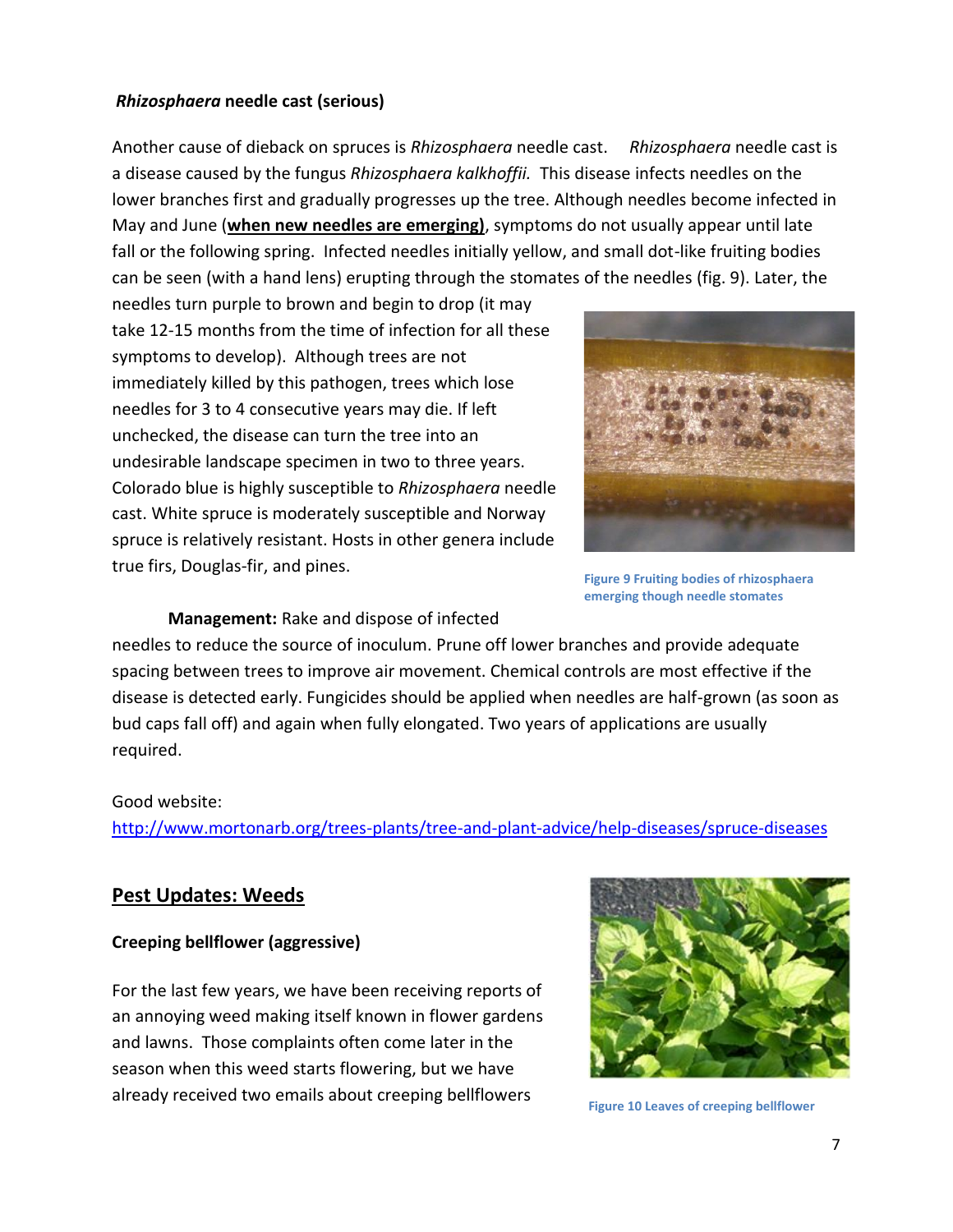this season. There are actually two plants that are nearly identical, ladybells (*Adenophora* spp.) and creeping bellflower (*Campunula rapunculoides*). The two plants differ only by a small structure within the flower. Ladybells and creeping bellflower are closely related, but on doing a little research, it seems that the creeping bellflower may be the 'bad seed' of this family. It is the one that seems to be overly aggressive. Unfortunately, because the plants are so identical, if a friend shared some ladybells with you from her garden, you may actually have creeping bellflower.

Young plants have leaves that are heart-shaped to lance-shaped (fig. 10). This innocent looking plant has fleshy roots growing horizontally under the soil. These fleshy roots help to spread the plant and before you know it you have a healthy patch of them in your flower bed. If the plants are not removed, a flowering stalk with purple, nodding, bell shaped flowers will form.

**Management:** Plants can be removed manually through digging, but any roots left will continue to produce new plants. As new plants develop and are actively growing, spray them with a weed killer containing glyphosate. Glyphosate will be absorbed by the leaves and taken down to kill out the roots. Do not get the glyphosate on desirable plants as it will kill them.

# **Miscellaneous**

#### **Wise use of pesticides**

We get a lot of questions about pesticide use, especially in regard to safety (for humans, pets and bees). "Safe" is a difficult word to use when talking about pesticides (insecticides, fungicides, herbicides). With any chemical, whether it is a pesticide or a household cleaner, there is always some risk. If a pesticide is known to be toxic to bees, fish or birds, EPA mandates that information be noted on the product label in a section called "Environmental Hazards". There is ongoing research, however, that is indicating that some pesticides might not be toxic to bees, but may be detrimental to them in some way.

Many people are concerned about pesticides and cancer for both humans and pets. Many of these questions don't yet have an answer. Again, there is a lot of ongoing research about this topic. The purpose of this article is not to offer answers, but to remind people to be careful when using these products. Here are some tips to consider:

- $\triangleright$  If you are not comfortable using pesticides, don't use them.
- $\triangleright$  Evaluate the pest or disease. Is it serious enough to warrant treatment? Many problems are more cosmetic than harmful and don't really need treatment at all.
- $\triangleright$  Look for alternatives to pesticides. There are often non-chemical measures that can be used to minimize pests. These include pruning out affected parts, proper watering and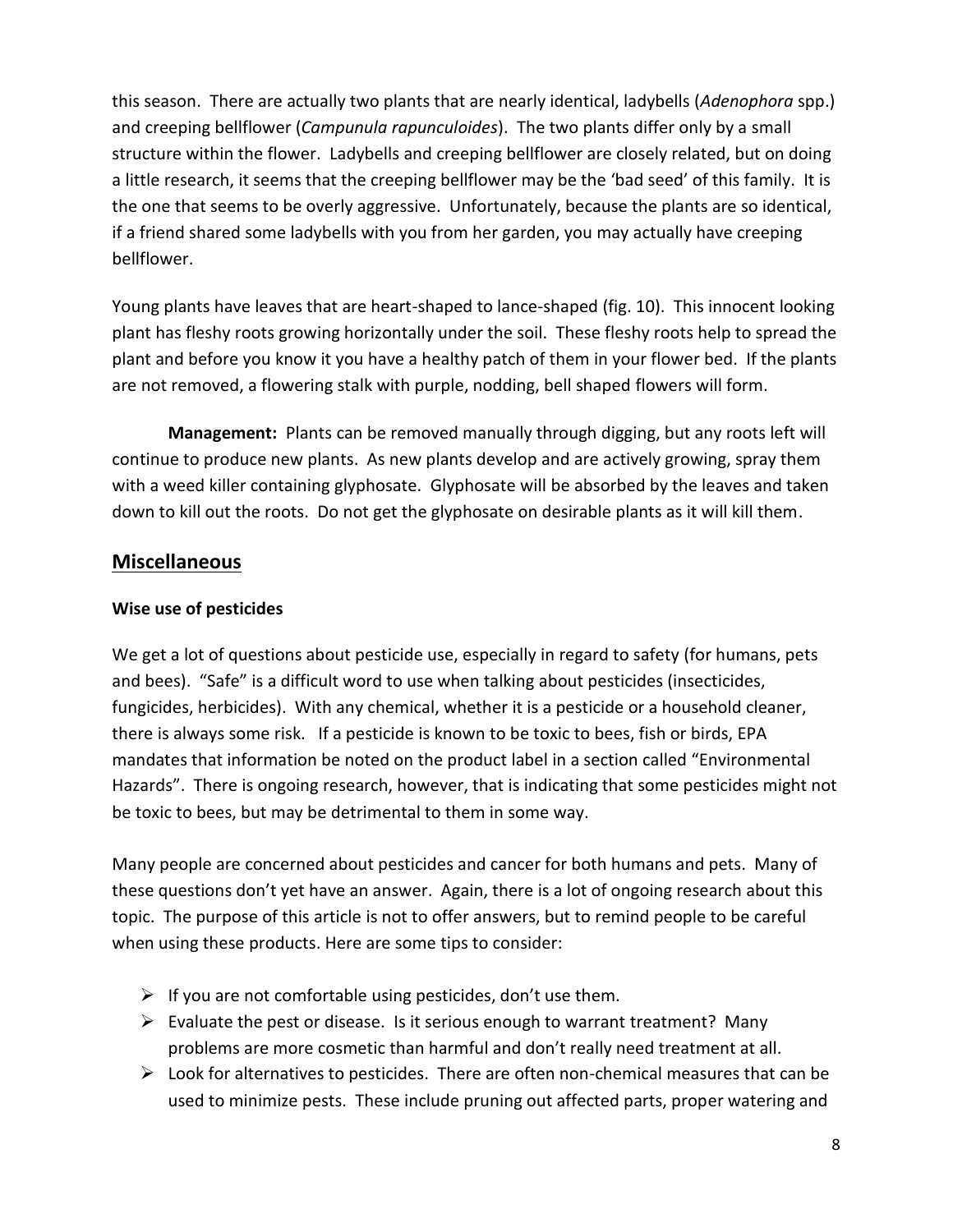fertilizing, and using traps or barriers. Be wary of 'home remedies' often touted on the internet. Many don't work, some are even dangerous.

- ➢ Learn to live with a few weeds/pests. Years ago, we talked about pest control, now we talk about pest management. Complete control of a pest is not always feasible, management is.
- $\triangleright$  Always have a pest properly identified so that if you chose to use a pesticide, you can select the right one for the purpose.
- $\triangleright$  Use the pesticide at the right time so it is as effective as possible.
- $\triangleright$  Don't use more than the label calls for. More is not better.
- $\triangleright$  Limit exposure for yourself, your family and pets.
- $\triangleright$  Don't spray pesticides on plants that are in flower as this is when pollinators will be visiting and this may put them at risk.



# *[Bartlett Tree Experts, Presenting Sponsor of the Plant Clinic.](https://www.bartlett.com/)*

The Plant Health Care Report is prepared by Sharon Yiesla, M.S., Plant Knowledge Specialist and edited by Fredric Miller, Ph.D., Research Entomologist at The Morton Arboretum and Professor at Joliet Junior College; Julie Janoski, Plant Clinic Manager, and Carol Belshaw, Arboretum Volunteer. The information presented is believed to be accurate, but the authors provide no guarantee and will not be held liable for consequences of actions taken based on the information.

Thank you...I would like to thank the volunteers who will be scouting for us this season. They find most of the insects and diseases reported here. The Scouting Volunteers include: Maggie Burnitz, LeeAnn Cosper, Ingrid Giles, Loraine Miranda, and Emma Visee. Your hard work is appreciated. Thanks also to Donna Danielson who shares her scouting findings.

Literature/website recommendations:

Indicator plants are chosen because of work done by Donald A. Orton, which is published in the book Coincide, The Orton System of Pest and Disease Management. Additional information on growing degree days can be found at: [http://www.ipm.msu.edu/agriculture/christmas\\_trees/gdd\\_of\\_landscape\\_insects](http://www.ipm.msu.edu/agriculture/christmas_trees/gdd_of_landscape_insects) [http://extension.unh.edu/resources/files/Resource000986\\_Rep2328.pdf](http://extension.unh.edu/resources/files/Resource000986_Rep2328.pdf)

This report is available as a PDF at The Morton Arboretum website at <https://www.mortonarb.org/news-publication/plant-healthcare-report?tid=259>